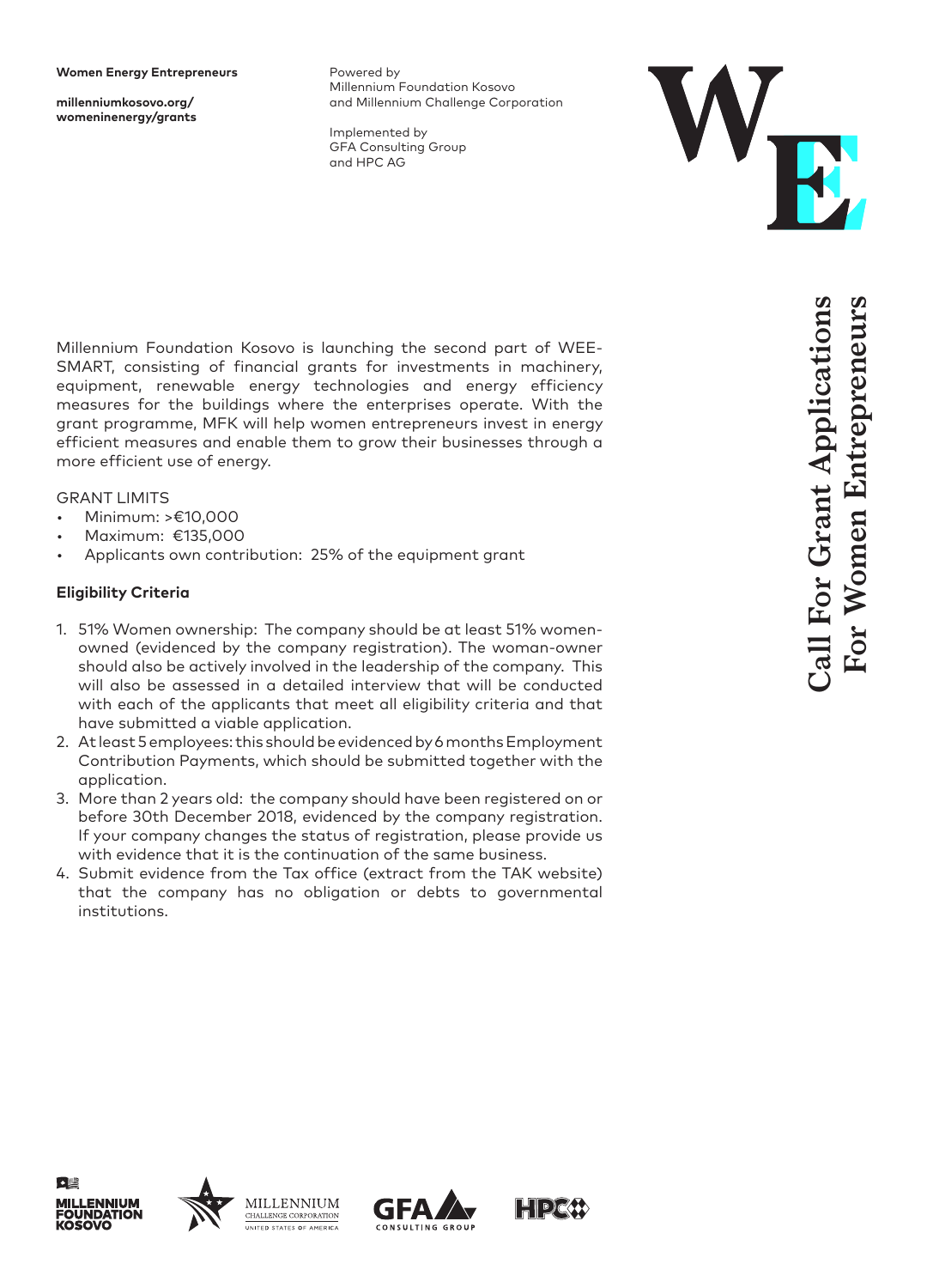**millenniumkosovo.org/ womeninenergy/grants** Powered by Millennium Foundation Kosovo and Millennium Challenge Corporation

Implemented by GFA Consulting Group and HPC AG



# **Information Package to be Submitted**

Evidence of Eligibility Criteria as listed above (points 1-4)

Completed Application Form, including:

- Company History (see Application Form for details Annex B);
- Company Development Plan (see Application Form for details Annex C);
- Motivational Statement (see Application Form for details Annex D);
- List of equipment planned investments (note: retroactive financing of equipment is not possible), including indicative equipment cost (should be above €10,000. If not, please apply under group ADVANCED);
- Company registration;
- Confirmation letter from the company's bank that the company can finance the 25% either through own resources or a bank loan;
- 6 months Employment Contribution Payments for at least 5 employees;
- Signed statement that the company will fulfill all EHS requirements (Workplace Risk Assessment and, where required, Environmental Permit) prior to project verification. Failure to comply will result in forfeiture of the grant;
- Evidence from the Tax office (extract from the TAK website) that the company has no obligation or debts to governmental institutions.

#### **Next Steps**

Your Application should be submitted by email by **31st January 2021** at **18:00**. Submit your email to: **wee@millenniumkosovo.org**

## **Next Steps**

*Get Prepared:*

Download the Application Form by clicking on the Complete the Application Form.

SMART - Information Workshop on 11th January 2021 at 10:00: Join our online workshop to learn more about the SMART application process and requirements. To register, send an email to: wee@millenniumkosovo.org or call: +383 49 722 411







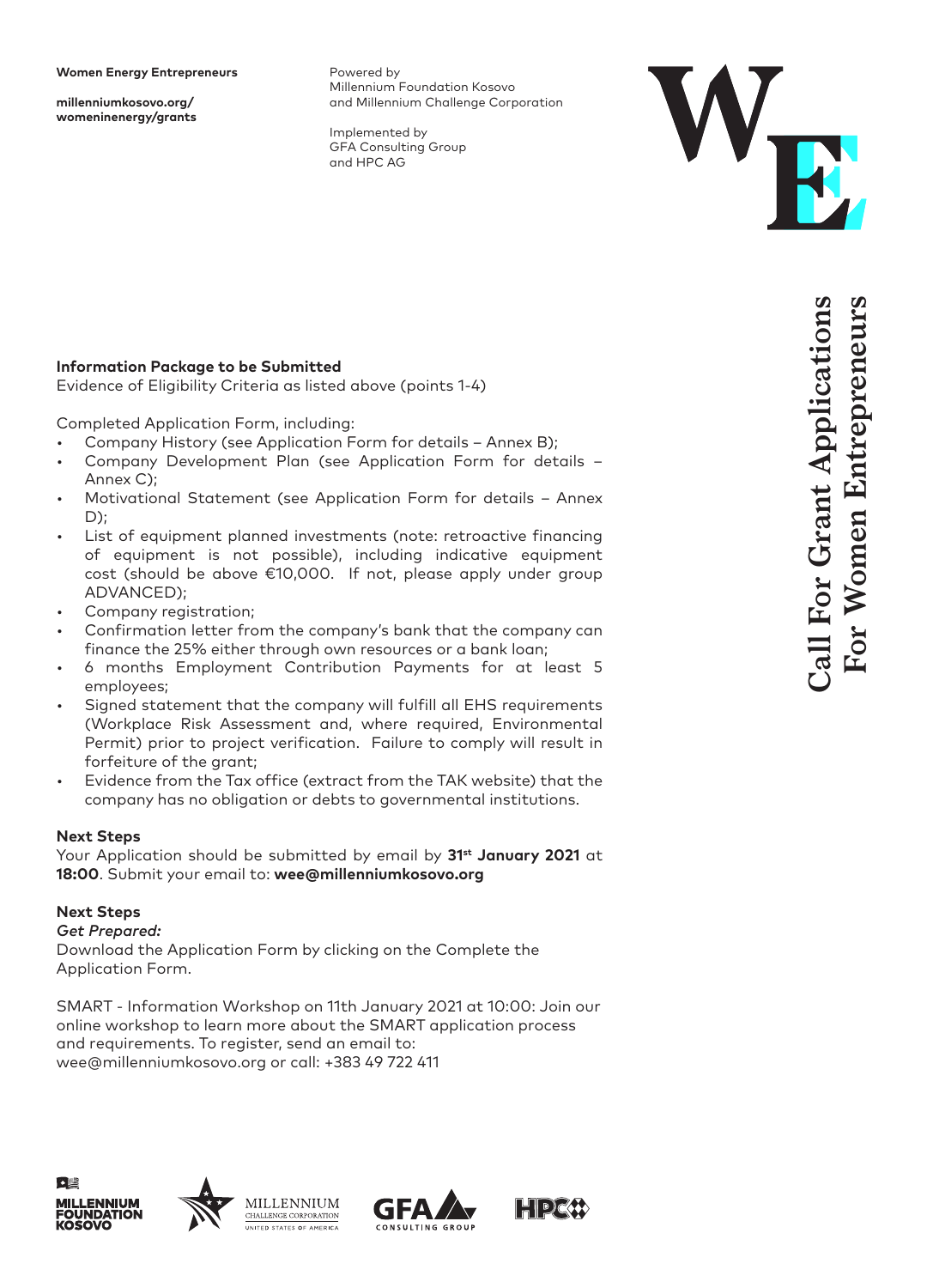**millenniumkosovo.org/ womeninenergy/grants** Powered by Millennium Foundation Kosovo and Millennium Challenge Corporation

Implemented by GFA Consulting Group and HPC AG



Compile the full information required as listed in this CALL FOR APPLICATION (see above)

If you need support in assessing the technology choice, email us with your questions.

To get more ideas on which additional energy saving opportunities may exist in your business sector, you may find one of our Sector Workshops of interest (see below for scheduled Sector workshops).

Sector Workshops: to learn more about energy saving opportunities in your business sector, join our workshops where different investment ideas are discussed:

12.01.2021 Beauty treatment services 12.01.2021 Hotels, restaurants and catering 13.01.2021 Non-food and food retail 13.01.2021 Food production 14.01.2021 Education 14.01.2021 Manufacturing 15.01.2021 Medical services 15.01.2021 Other services 16.01.2021 Textiles and fashion 16.01.2021 Agriculture

The first webinars on each day start at 10:00 in the morning and, the second webinar commences at 15:00. To register, send an email to: **wee@millenniumkosovo.org** or call: **+383 49 722 411**

#### **Evaluation of Applications:**

The evaluation process consists of several steps, including initial review of applications, detailed interviews with eligible applicants

The list of eligible applicants, interview results and the full application packages will be submitted to the decision-making panel on 1st February 2021

The decision from the panel is expected between 15th – 20th February 2021. All applicants will be informed by telephone and email as soon as the panel decision is available.